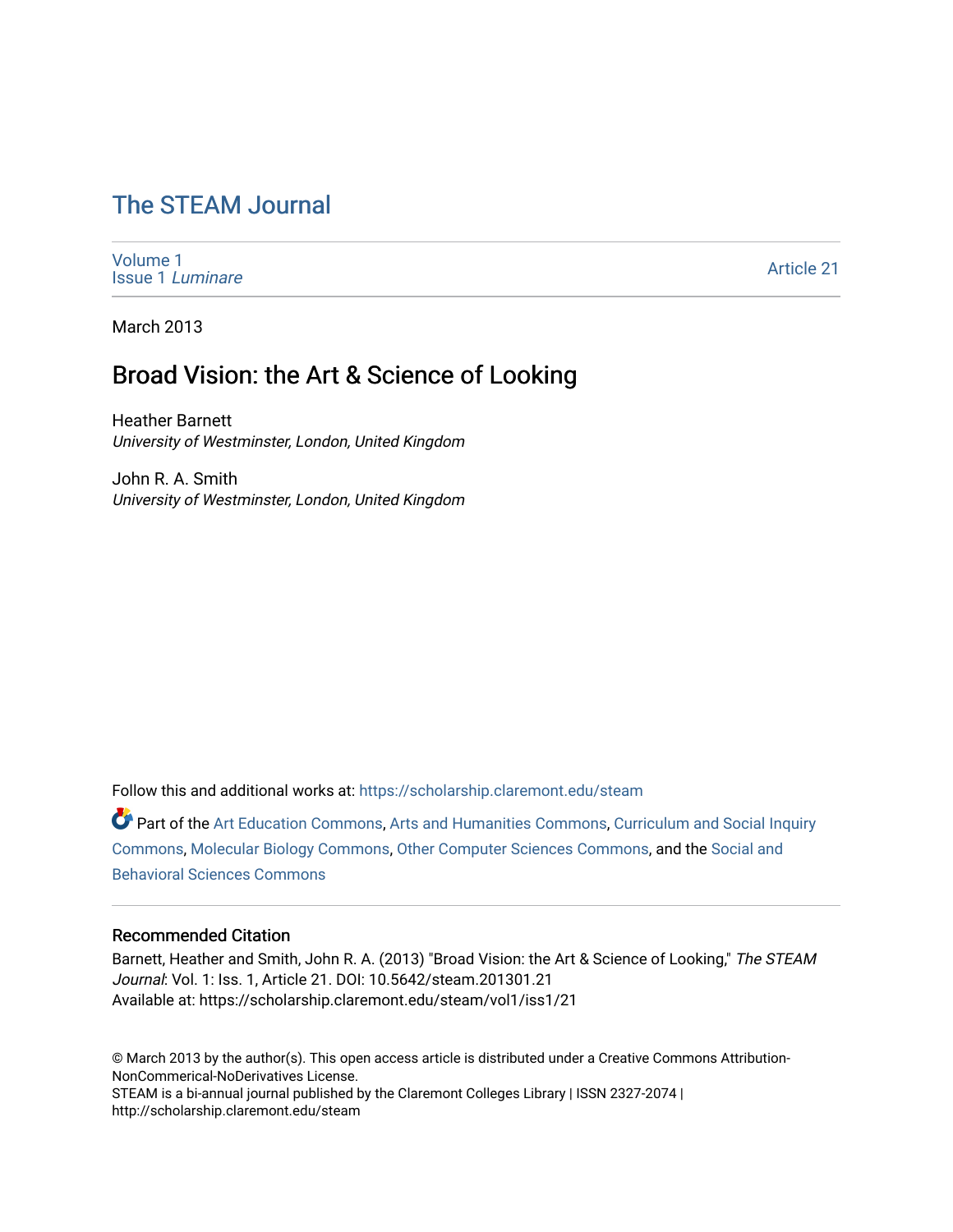## Broad Vision: the Art & Science of Looking

## **Abstract**

Undergraduate students and academic staff from diverse disciplines in the arts and sciences investigated questions of mediated vision through a year-long interdisciplinary research project at the University of Westminster, London, United Kingdom. The Broad Vision project explored the perception and interpretation of microscopic worlds, and investigated the benefits and challenges of working across disciplinary divides in a university setting. This article describes the three-phase model for interdisciplinary learning and research developed through the project, providing a valuable case study for inquiry based art/science education.

## Keywords

Art, Science, STEM, STEAM, Looking, Research, Laboratory, Performance, Gallery

### Creative Commons License



This work is licensed under a [Creative Commons Attribution-Noncommercial-No Derivative Works 3.0](https://creativecommons.org/licenses/by-nc-nd/3.0/) [License](https://creativecommons.org/licenses/by-nc-nd/3.0/).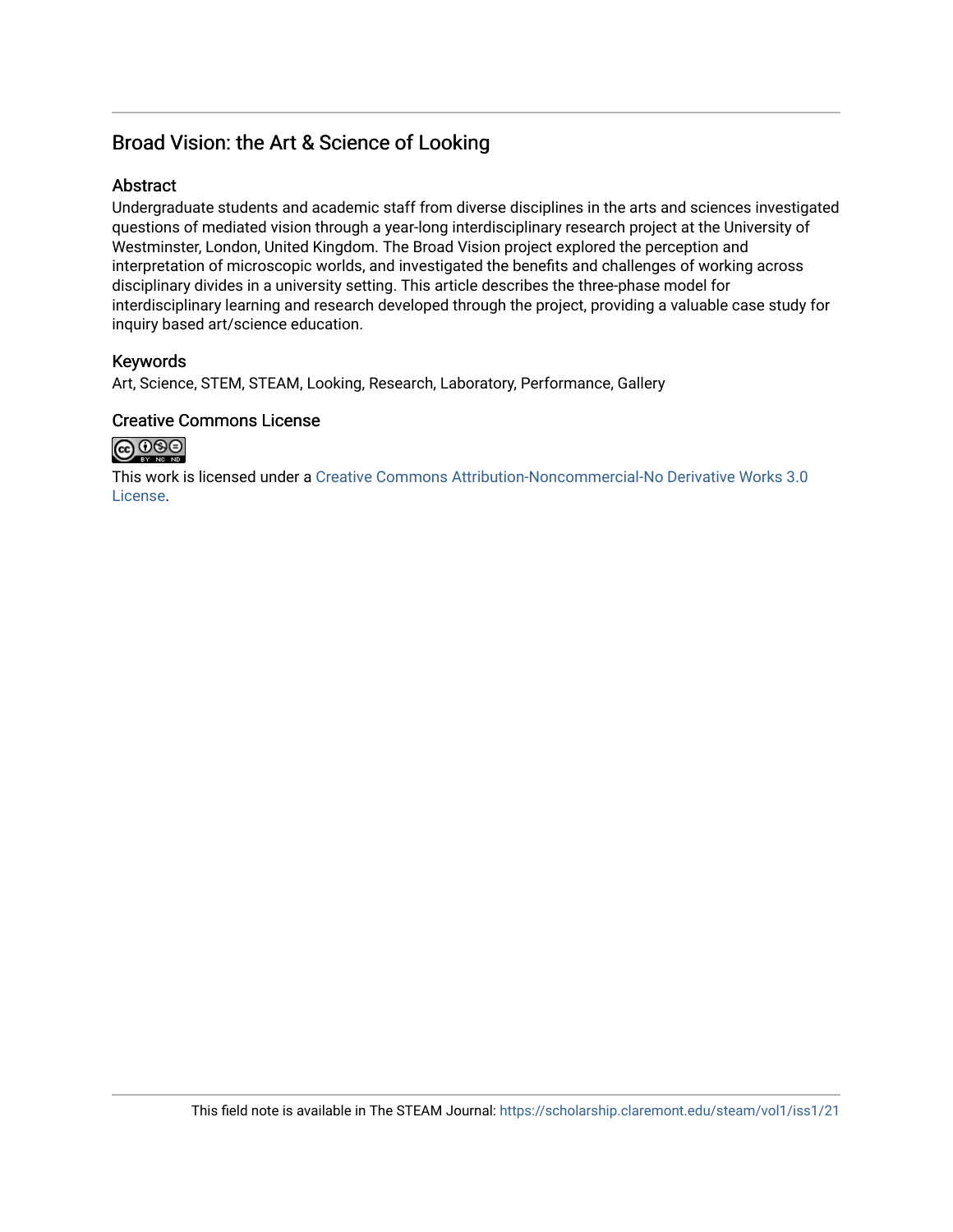#### **Broad Vision: the Art & Science of Looking**

Heather Barnett & John R. A. Smith

#### **Introduction**

Undergraduate students and academic staff from diverse disciplines in the arts and sciences investigated questions of mediated vision through a year-long interdisciplinary research project at the University of Westminster, London, United Kingdom. The Broad Vision project explored the perception and interpretation of microscopic worlds, and investigated the benefits and challenges of working across disciplinary divides in a university setting. This article describes the three-phase model for interdisciplinary learning and research developed through the project, providing a valuable case study for inquiry based art/science education.

#### **Outline of Learning & Research Program**

Broad Vision ran through the academic year 2010-2011, bringing together forty undergraduate students and six academics in an educational collaboration. Key areas of exploration included the mechanics of vision, the perception and interpretation of scale and the influence of imaging technologies in enabling us to see beyond our natural limits of vision. The project examined how a discerning eye and visual perception are pertinent to disciplinary expertise and explored how seeing through the eyes of others can broaden ones understanding, appreciation and engagement of related subject areas. The aim was to encourage studentcentered approaches to learning and teaching through consultation, collaboration and the sharing of skills within and across art and science disciplines.

Microscopy was at the core of the project, chosen for its ability to allow the visualization of subjects otherwise invisible owing to their scale and because of the inherent sense of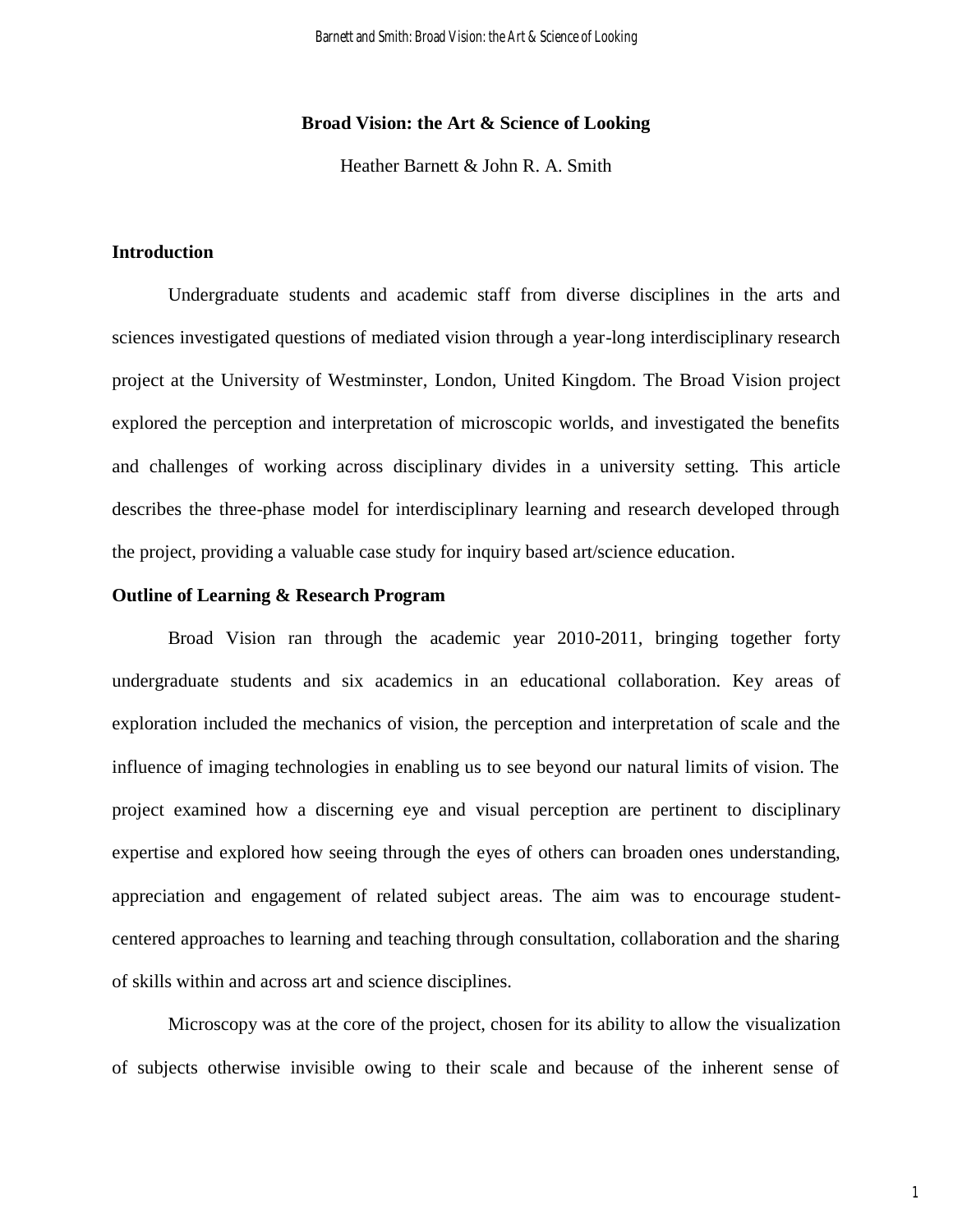abstraction associated with both the resultant images and the microscopic subjects themselves. The six disciplines – Photographic Art, Life Science, Psychology, Imaging Science, Illustration and Computer Science - were chosen because of the diverse ways in which they are involved in the processes of looking, seeing and interpreting. Taking microscopy as a central form of 'looking', the questions differed depending on each subject specialism, the specimens being examined and the diversity of approaches to research.



**The art & science of looking**

The student researchers were at the center of all stages of project development, involved in forming the content and direction of research, and assisting in the delivery of workshops and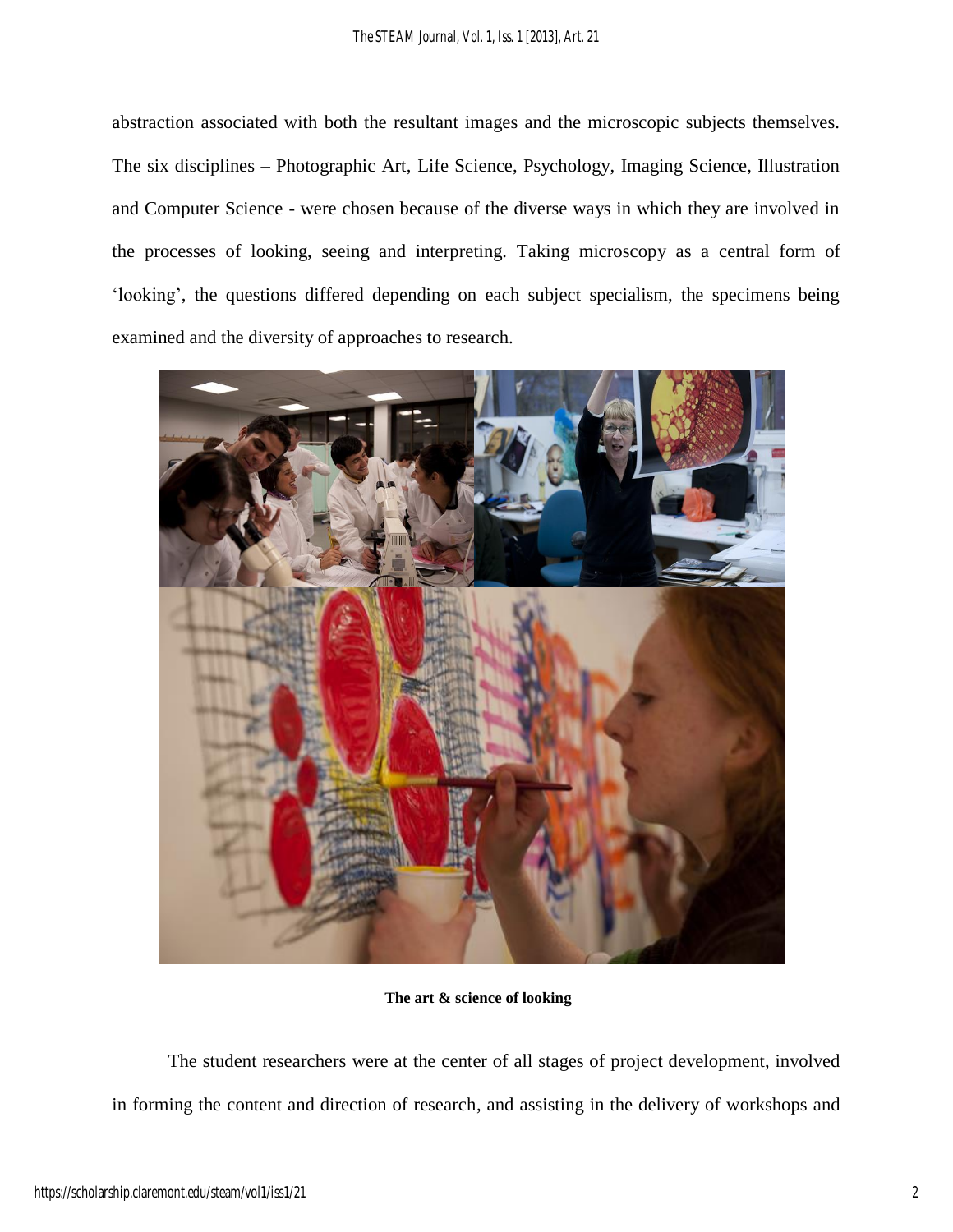studio/laboratory activities. The undergraduate students who participated in the project became teachers, researchers and producers, gaining transferable skills, and building a strong sense of professionalism, in the process.

#### **Phase One: Disciplinary Exchange**

Before we could ask student researchers to engage in meaningful collaborations across disciplinary divides they needed to gain some understanding of each other's field of study. They needed to learn how the subjects of vision, perception and scale were pertinent to each discipline and to begin to appreciate the range of approaches, methodologies, languages and mind-sets within individuals and groups. Each discipline group devised a short interactive task to be shared with all the Broad Vision team – a workshop, experiment or demonstration.

These activities, whilst offering insights into disciplinary concerns and methodologies to the novice apprentices, also enabled the 'expert' students to recognize their own growing subject specialisms. By stepping back and asking themselves how they approach the subject of vision – how they see, how they use imaging technologies and how they interpret visual information – they began to appreciate their own specialist skills and knowledge, and found confidence in the realization that they could share these skills with others.

Stepping outside their own realm of expertise and 'trying out' other disciplines (artists conducting a blood test in the laboratory and observing chemical reactions; scientists engaging in a collective drawing exercise in the illustration studio and noting the diversity of interpretation) enabled students to develop and utilize 'new ways of seeing'. This process evolved into a selfperpetuating loop of observation and learning as students drew comparisons between how they and others saw and understood subjects under scrutiny, and how they approached inquiry based research.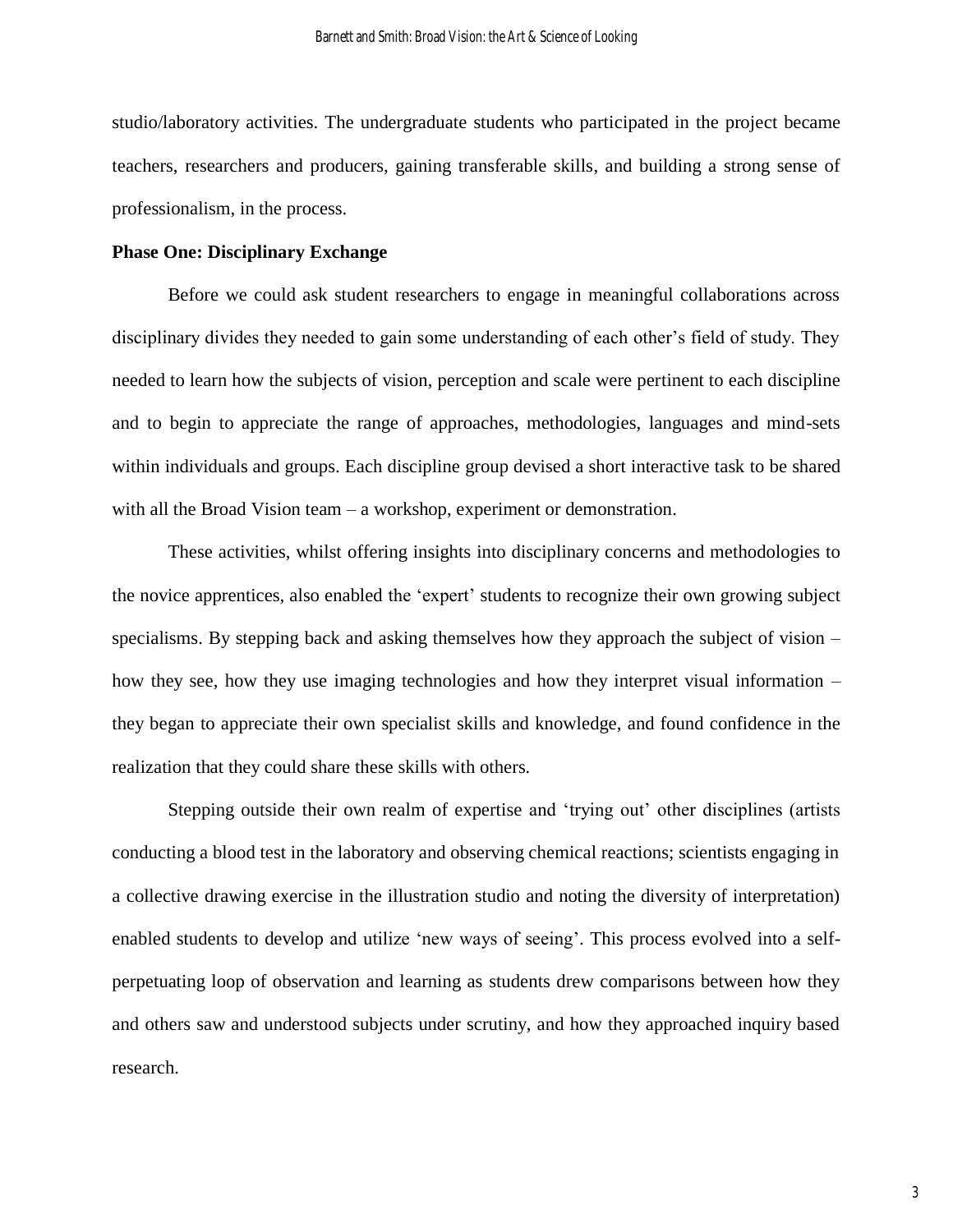#### **Phase Two: Interdisciplinary Research**

The following phase established smaller research groups based upon shared interests and diversity of discipline. Research questions and areas of investigation evolved from conversations (face-to-face and online), each group comprised of student researchers, supported by academic staff, from several discipline areas. The emergent themes included: the Art of Microscopy (interested in the diversity of interpretation); Eye Tracking and Aesthetics (interested in how photomicrographs are scanned by the eye); Anatomy of the Eye (exploring the internal structures and mechanisms of the eye); and Growth and Form (animating cellular behaviors).

Projects were essentially self-directed, with student researchers free to follow individual interests. The focus of the research was exploratory and open-ended initially, with outputs defined later. No single model of interdisciplinary working was stipulated – we wanted students to develop their own methods of engagement with each other – and the resulting projects took diverse approaches to art/science collaboration (some working collectively in groups, some in pairs, some working alone but influenced by dialogue and shared experimentation). Space and time allowed for unpredictable eventualities; encouraging the development of unforeseen insights that make interdisciplinary working such rich territory, where innovation and creativity can evolve.

#### **Phase Three: Engaging Audiences**

The project culminated in a number of public outputs, enabling students to engage with broader audiences. The real-world professional contexts included a touring exhibition, conference presentations and an illustrated book published by the university. The final exhibition, hosted by London Gallery West in May 2011, comprised of photographs, illustrations, animations, sculptures, collages, objects and interactive media, all work supported by statements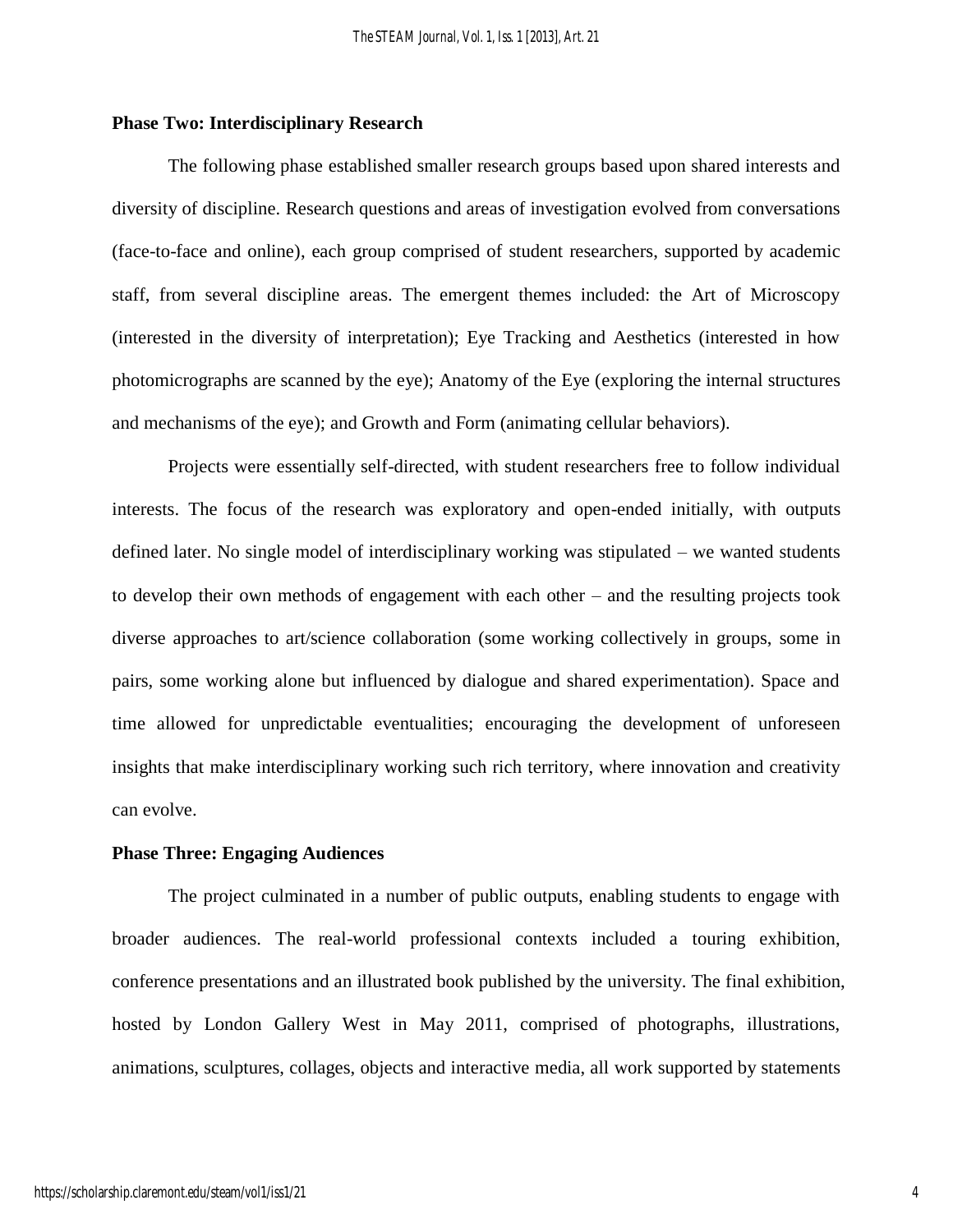of intent and background information about the research conducted. Students had opportunities to discuss their work at a symposium, and at conferences, addressing questions of interdisciplinary research and learning.

The Broad Vision program continues to grow. The extra-curricula art/science project ran for a second year during 2011/12 with some student researchers returning as student facilitators, and with a new group of enthusiastic interdisciplinarians recruited from across life sciences, imaging science, visual arts and psychology. The third year, to run 2012/13, introduces a credited module to the project, which will run alongside professional development initiatives for continuing students (and some graduates).

#### **Quotes**

"*Teaching laboratories are always a great place to be, full of ideas and curious minds, yet I have never experienced the excitement of forty (well supervised) 'novices' being asked to put on a lab-coat and a pair of latex gloves for the first time. I was struck at how one's discipline transcends physical environment whereby everyone looked the same but approached tasks so differently."* Dr. Mark J P Kerrigan*.* Senior Lecturer, Teaching & Learning, Physiology & Anatomy

*"When I first joined the research team at Broad Vision I wasn't very confident. I entered the group with an interest in science, but without great knowledge. However, after the first group session looking through microscopes, something I hadn't done for years, I saw how beautiful science really is."* Mellissa Fisher. Student, BA (Hons) Illustration